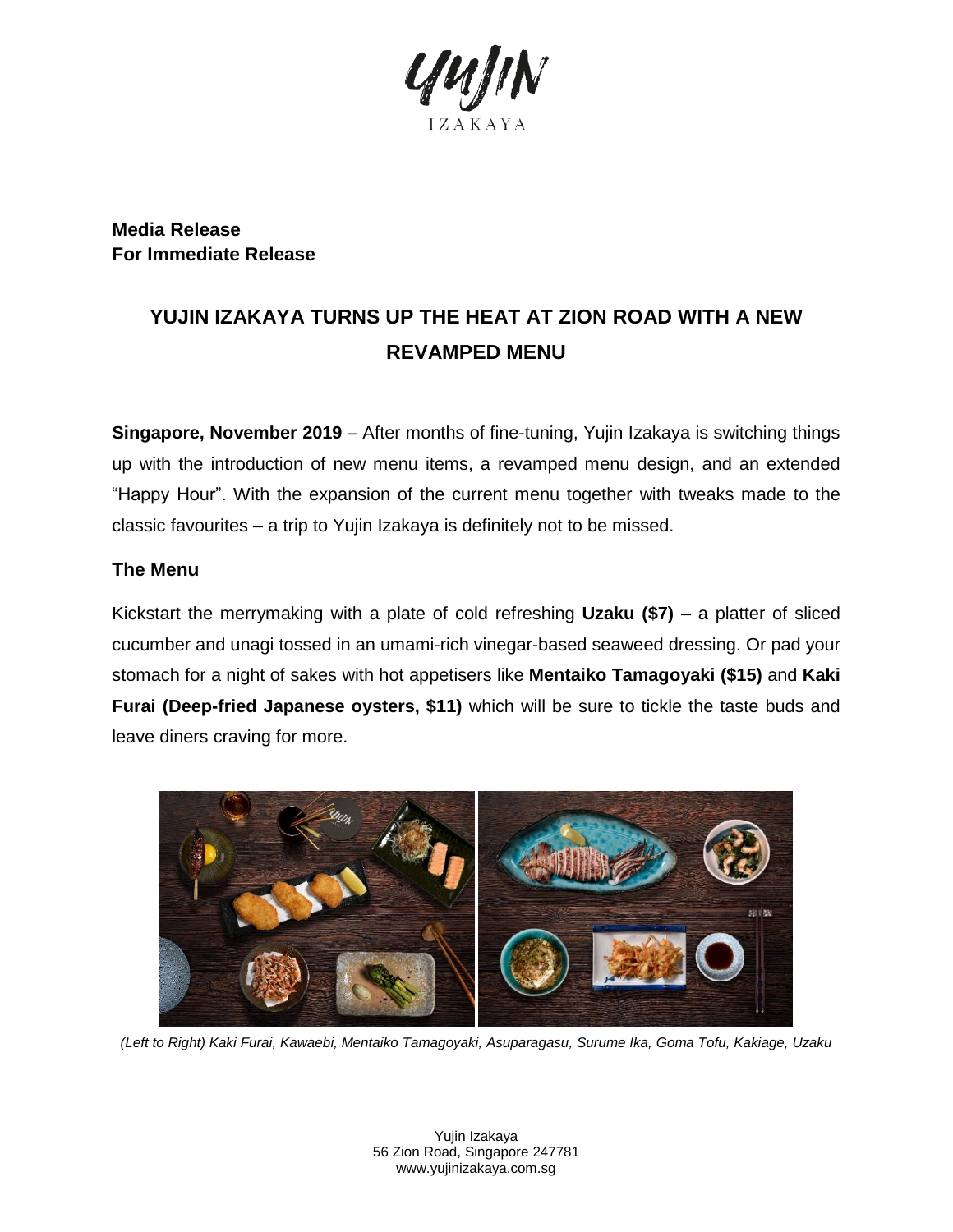

Continue the feast with succulent grilled **Surume Ika (Japanese cuttlefish, \$20)** and mouthwatering **Tontoro (Iberico pork jowl, \$15)** slow-cooked to tender perfection, finished over the grill. For something more satisfying and hearty, tuck into our new **Unagi Don (\$26)**. Another revamped dish is the **Somen (\$16)**, served with raw salmon cubes and topped with ikura and yuzu sauce. Complete your meal with the new **Asari Miso Soup (\$8)** or end it on a sweet note with our **Warabimochi (\$10)**.



*(Left to Right) Somen, Unagi Don*

#### **Extended Happy Hour**

Complementing the menu of hearty, bold-flavoured grilled items is a revamped beverage programme with a strong sake focus. With our new extended Happy Hour from 5 – 8pm (Mondays to Saturdays), diners can enjoy a new range of Chuhai (shochu drinks), Highballs and unique Yujin concoctions such as **Black Honey (\$9)** or **Ryokucha-Hai (\$8)**. For beer lovers, end the work day with a nice cold pint **Sapporo Premium Draft (\$8)**. To sweeten the deal even more, patrons get to enjoy 20% off for sakes (720ml and 1.8L) during Happy Hour.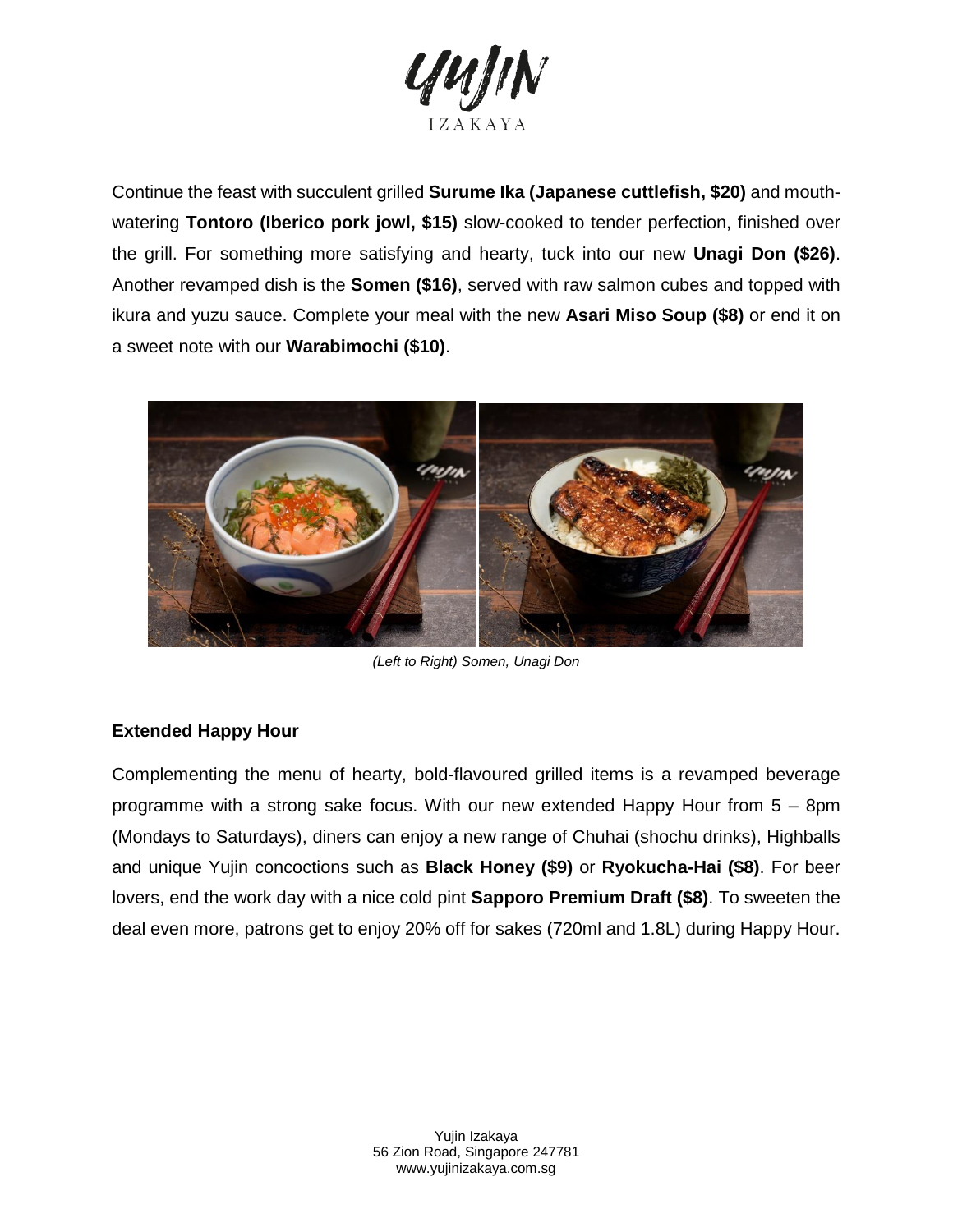



*Yujin Concoction: Black Honey*

Here, there are no rules. Just a fun, vibrant space for all to unwind – be it just to throw back a solitary cup of sake or two to mark the close of day, or to gather with those near and dear to partake in a feast. It is a place for friends, by friends – and you are invited.

**-END-**